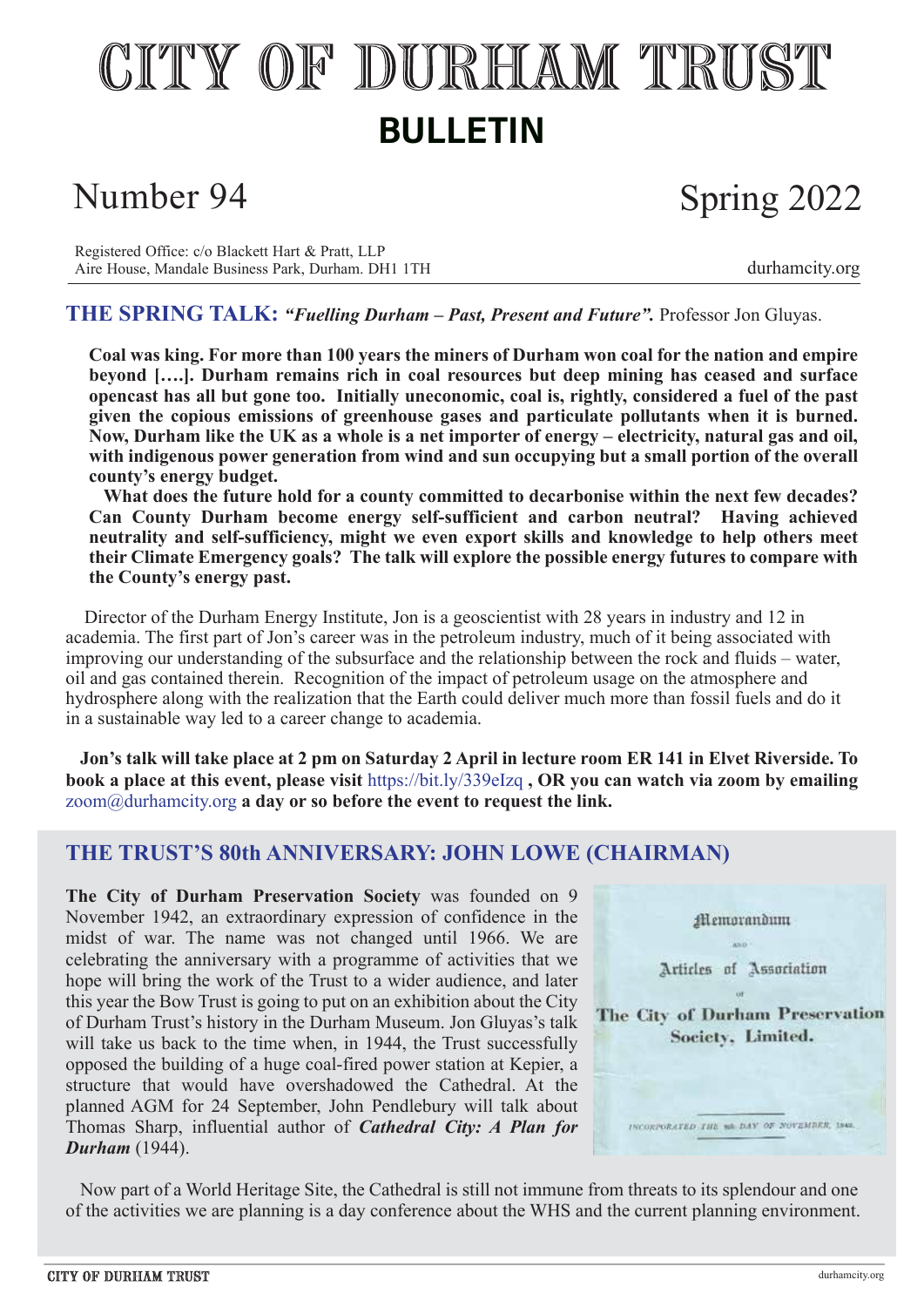A major contributor to the Cathedral's splendour is its setting above the riverbanks and we are delighted to be involved with a number of practical initiatives to enhance the riverbanks in partnership with many other groups and agencies. Some details are given in the enclosed sheet. We are hoping that this involvement will help to introduce the Trust to young people. We also hope to establish links with the WHS Young Heritage Ambassadors and we shall have a presence at the WHS Festival to be held on 18 April (Easter Bank Holiday Monday).

We are planning to publish a set of cards with depictions by local artists of prominent Durham features. We have purchased a bench for the Botanic Gardens to commemorate the anniversary and will hold a picnic there. On 9 November itself we intend to hold a social event to celebrate the occasion. So lots to prepare and look forward to; we'll publish details on our website and in future bulletins as they become available.

#### **A RIVERSCAPE IN NEED OF ATTENTION**

Three separate initiatives are underway this year. **See the supplement accompanying this bulletin.** 

#### **YOU TUBE CHANNEL, "CITY OF DURHAM TRUST"**

Thanks to the skill and initiative of Francis Pritchard, the Trust can now build a video library of talks and events. Martin Roberts's illustrated history lecture of last December, **"The Riverbanks of Durham Peninsular",** forms the inaugural item and the list should soon grow. See https://bit.ly/3s3EgHO .



### **QUALITY CONTROL AT COUNCIL PLANNING COMMITTEES**

Anger has been felt at the frequently poor quality of planning reports from Council Officers, the important documents advising planning meetings before councillors take their decisive votes. A letter outlining the Trust's concern was sent on 3rd December to leading councillors and the relevant chief officers. We understand the letter is not being ignored.

 Council resources are clearly under intense pressure, but the problem goes beyond the culture fostered by the national requirement to presume in favour of "sustainable development". Officers' summaries for councillors of national planning policy have too often been poor or selective, or referring in one case to an outdated version. This slackness has especially eroded due consideration of issues of transport sustainability. The immediate tipping point for the Trust's December letter was an officers' report contorting the terms of the County Plan to enable approval of an opportunistic and inadequately framed application by Banks to build 500 houses on former Green Belt land near Bent House Lane, as reported in our last bulletin.

 The Trust also urged other enhancements of the local planning process — more time for the full consideration and clarification of complex material on major applications, allowing objectors more than a perfunctory few minutes at the meetings, and the full and adequate training of the councillors on committee.

 As if to prove the Trust's point 2022 started with a glaring example of the need for such training. An application came in from Unbox Ltd to site four holiday units in repurposed shipping containers on Green Belt land behind the Poplar Tree Garden Centre at Shincliffe. This would be in clear violation of Green Belt policy, and was stated as such in the officer's report. All the same, the Committee on 11 January narrowly approved the application on superficial grounds — that it was only a tiny part of the Green Belt, would boost tourism in its small way, showcase Durham …, nothing remotely amounting to the "very special circumstances" national policy demands if overriding Green Belt protections.

 Equally disturbing was the confusion surrounding an application to demolish the Apollo Bingo Hall on Sherburn Road and replace it with a block of purpose-built student accommodation (PSBA), with 128 beds. The initial planning approval of 11 January was seen to address the risk of the old bingo hall becoming a derelict eyesore, but the replacement PBSA was granted partly on the basis of inaccurate, unchecked claims from the developer on the need for such a building, that there was a shortfall of 3,600 student bed-spaces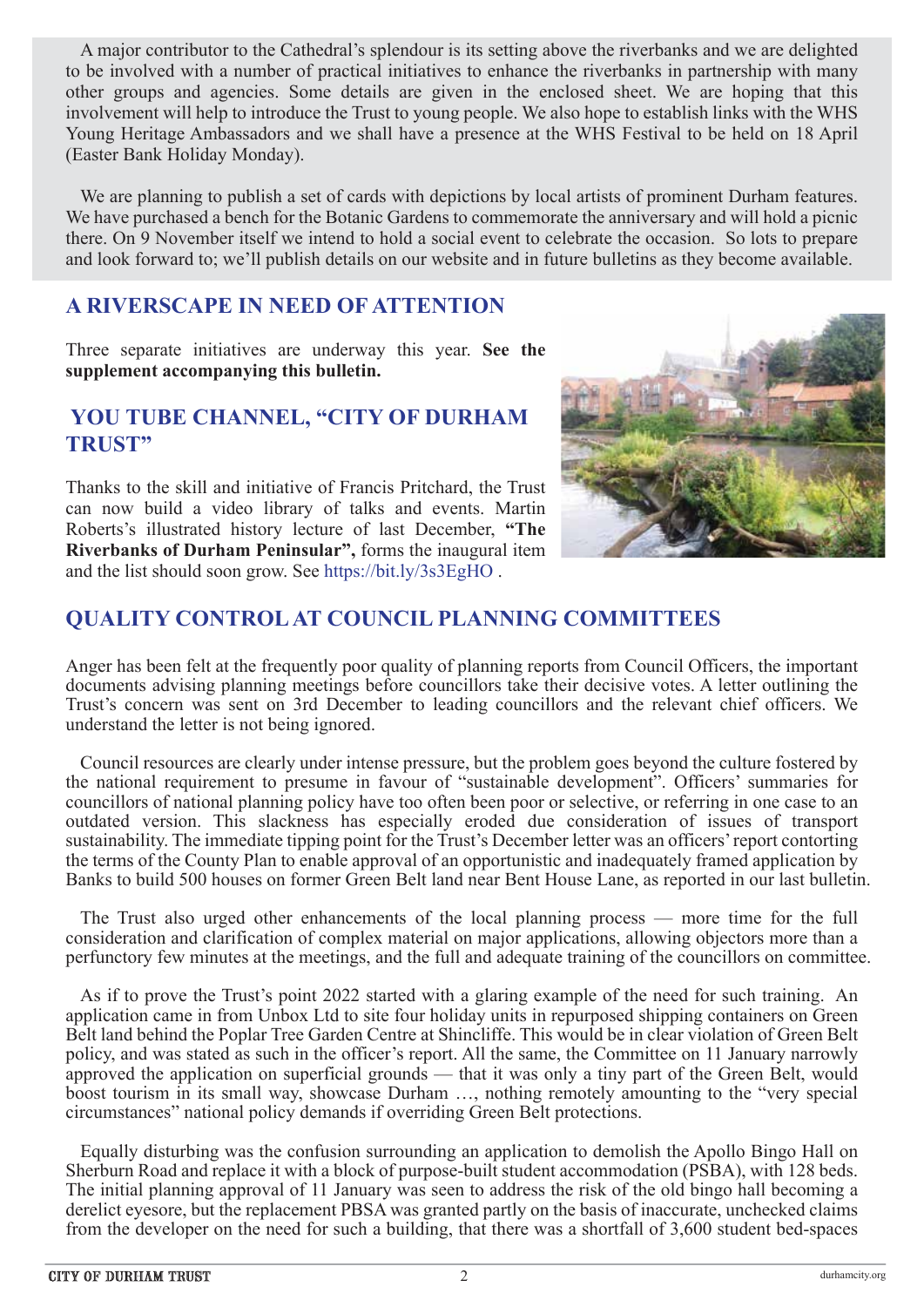against the University's published expansion plans up till 2027. (In fact, the inspector approving the County Durham Plan had found sufficient allocation for student accommodation up to that time). A decisive error later emerged: that a statement of strong reservations from the University itself, uploaded to the planning portal on 7 January, had not been reported to the Committee. It was instead told the University had not responded. The University had found the proposed building inadequate in facilities and too remote from its main areas. It also refuted the applicant's claim that 3,000 students were in need of relocation from the City's viaduct area.



 The Council's solicitor was informed of the error and the planning approval agreed in January was set aside. At the end of February a new date for the committee decision emerged, 8 March — awkwardly just when this bulletin must be in press. The case officer's report for the meeting still recommends conditional approval.

#### **UNIVERSITY STUDENT NUMBERS ALREADY EXCEED THE TARGET OF 21,500 SET FOR 2027!**

 The case of the Apollo Bingo Hall raises larger questions for the future of the City. John Ashby's objection for the Trust on 11 January had underlined the fact that the City already now accommodates more students than the University's 2027 target of 21,500. The figure as of December 2021 is 22,220. The County Plan is already allocating space for new colleges on the University's own estate and any other such developments elsewhere must prove in each case "that there is a need for additional student accommodation of this type in this location" (policy 16.2). Opportunist large student blocks such as this take away space that could otherwise provide accommodation or facilities for local people. They usually make no contribution to the architecture of the City or to its communal life.

 One positive development did seem to emerge from the planning muddle. Durham County Council was understood finally to recognize the need to get to grips with the question of student "need", of how much accommodation of what sort and where. The decision on the Apollo Bingo Hall ought to be a test of this belated recognition. The University itself does not fully help in that its responses to such developments will consider only issues of suitability of design and location, bypassing the issue of the impact of their numbers in the City. Untested claims of student need must not lead to developments that only enable student numbers further to overwhelm this small City, even beyond the many thousands allowed for in the County Plan. [STOP PRESS: the 8 March meeting approved replacing the Bingo Hall with a student block.]

 John Ashby has written on student numbers and accommodation for the Trust's website (https://bit.ly/3otIxlw ).

#### **TWO MASTERPLANS**

You wait ages in vain for a bus and then…. Last autumn two masterplans on the future of the City appeared from the County Council for consultation. However, the *"Durham City Framework"* is not the kind of holistic masterplan long advocated by the Trust, one encompassing measures fully to protect the World Heritage area from the creep of piecemeal damage, or to address the University's rampant expansion. Instead, it offers blandly promotional material on the vision/opportunities for the City, giving an undetailed list of local projects that range from the already complete or underway to the wished for. This last includes hopes for "levelling up" funds to help revive the dilapidated Fulling and Corn mills, and to support the possible conversion of Belmont Viaduct to a cycle path. The Trust response is posted on the website (https://bit.ly/3v1YBPK ).

**"Sniperley Park Masterplan (draft)"**. The County Plan approved in late 2020 included a "sustainable urban extension" at Sniperley Park, to take 1,700 new houses, a vast development. The Plan's Policy 5 is clear that such urban extensions require detailed and environmentally progressive masterplanning — the very policy travestied by the other such extension at Bent House Lane. Trustees welcomed this time the